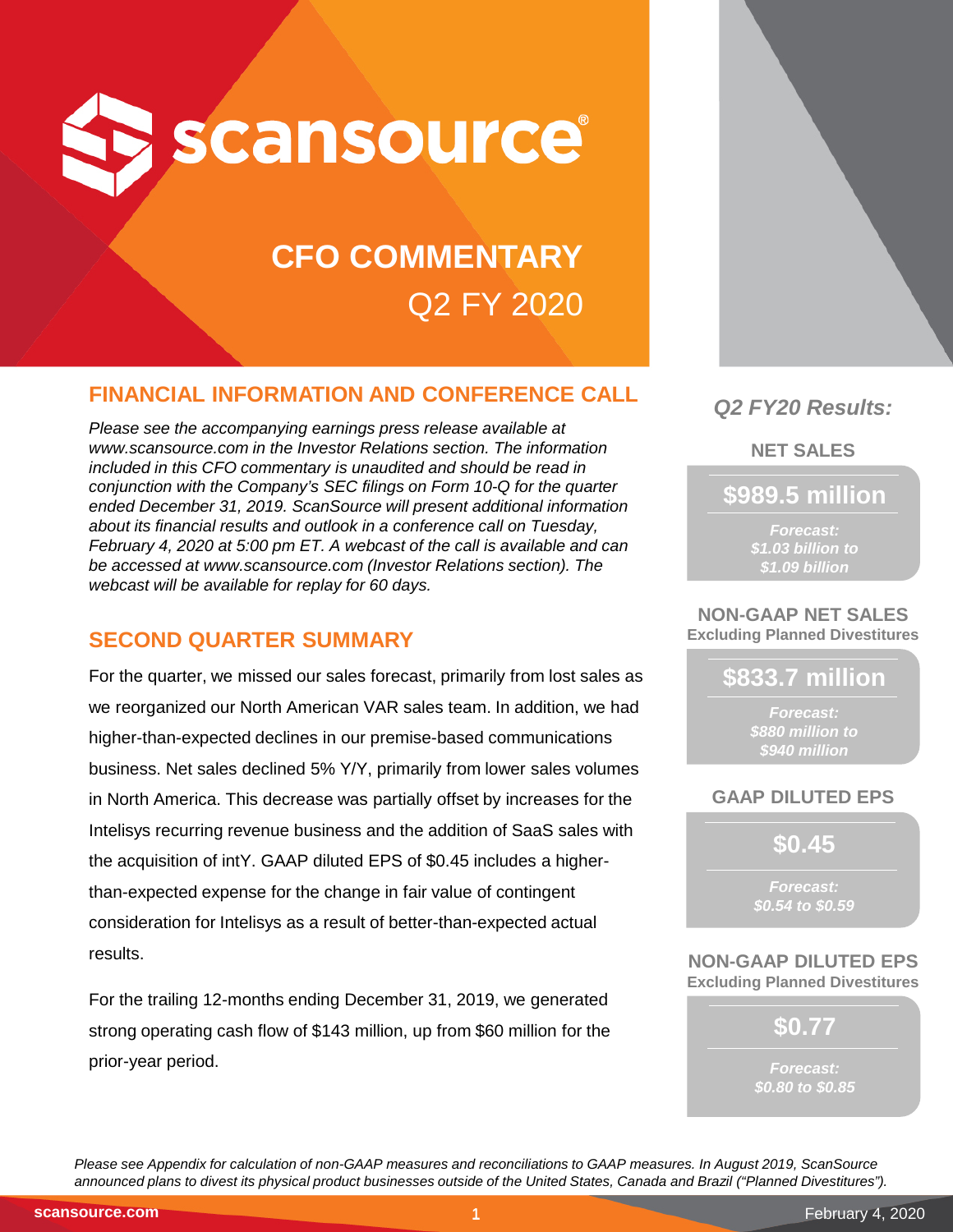

# **QUARTERLY HIGHLIGHTS**

| \$ in millions, except EPS      | <b>Q2 FY20</b> | <b>Q1 FY20</b> | <b>Q2 FY19</b> | Y/Y<br>Change |
|---------------------------------|----------------|----------------|----------------|---------------|
| Net sales                       | \$989.5        | \$1,006.9      | \$1,046.0      | -5%           |
| Non-GAAP net sales              | \$833.7        | \$851.4        | \$872.4        | -4%           |
| Gross profit                    | \$113.9        | \$112.1        | \$120.5        | -5%           |
| Gross profit margin %           | 11.5%          | 11.1%          | 11.5%          | -1 bps        |
| Non-GAAP gross profit           | \$98.4         | \$98.7         | \$103.5        | -5%           |
| Non-GAAP gross profit margin %, | 11.8%          | 11.6%          | 11.9%          | -6 bps        |
| Operating income                | \$18.5         | \$18.6         | \$29.7         | $-38%$        |
| Operating income %              | 1.9%           | 1.8%           | 2.8%           | $-97$ bps     |
| Non-GAAP operating income       | \$28.6         | \$27.5         | \$34.6         | $-17%$        |
| Non-GAAP operating income %     | 3.4%           | 3.2%           | 4.0%           | $-54$ bps     |
| <b>GAAP</b> net income          | \$11.4         | \$11.5         | \$20.0         | $-43%$        |
| Non-GAAP net income             | \$19.5         | \$18.5         | \$24.7         | $-21%$        |
| <b>GAAP diluted EPS</b>         | \$0.45         | \$0.45         | \$0.78         | $-42%$        |
| Non-GAAP diluted EPS            | \$0.77         | \$0.72         | \$0.96         | $-20%$        |

- Net sales of \$989.5 million (-5% Y/Y)
	- Non-GAAP net sales, which exclude Planned Divestitures, of \$833.7 million (-4% Y/Y)
	- Organic growth down 5% Y/Y, principally from lower sales volumes in North America
- Gross profit margin of 11.5% (down 1 bp Y/Y) and non-GAAP gross profit margin of 11.8% (down 6 bps Y/Y)
- Operating income margin of 1.9% and non-GAAP operating income margin of 3.4%
	- SG&A includes investments for our recurring revenue and services-based businesses
- GAAP diluted EPS of \$0.45 and non-GAAP diluted EPS of \$0.77

*Organic growth, a non-GAAP measure, reflects reported sales growth, excluding Planned Divestitures less impacts from foreign currency translation and acquisitions. Non-GAAP net sales and non-GAAP gross profit exclude Planned Divestitures. Non-GAAP operating income, non-GAAP net income, and non-GAAP diluted EPS exclude amortization of intangibles, change in fair value of contingent consideration, acquisition/divestiture costs, impact of Planned Divestitures, and other non-GAAP items.*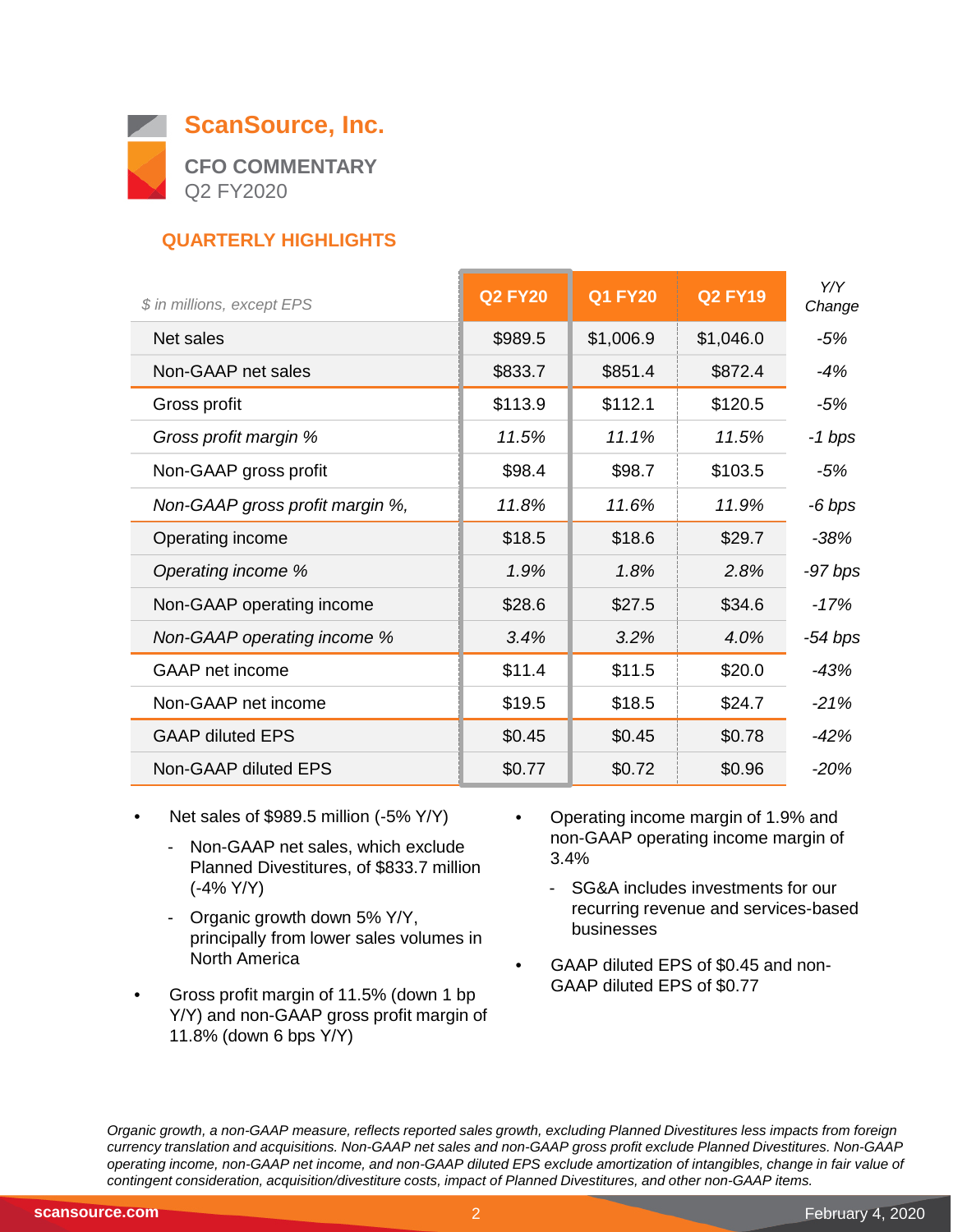

# **WORLDWIDE BARCODE, NETWORKING & SECURITY**

| \$ in millions                 | <b>Q2 FY20</b> | <b>Q1 FY20</b> | <b>Q2 FY19</b> |
|--------------------------------|----------------|----------------|----------------|
| Net sales                      | \$686.2        | \$697.8        | \$701.6        |
| Non-GAAP net sales             | \$575.0        | \$581.2        | \$579.3        |
| Gross profit                   | \$60.1         | \$58.3         | \$64.8         |
| Gross profit margin %          | 8.8%           | 8.4%           | 9.2%           |
| Non-GAAP gross profit          | \$51.1         | \$50.3         | \$54.8         |
| Non-GAAP gross profit margin % | 8.9%           | 8.7%           | 9.5%           |
| Operating income               | \$14.1         | \$12.0         | \$18.6         |
| Operating income %             | 2.1%           | 1.7%           | 2.7%           |
| Non-GAAP operating income      | \$15.3         | \$13.1         | \$18.1         |
| Non-GAAP operating income %    | 2.7%           | 2.3%           | 3.1%           |

**Net Sales***, \$ in millions*

**Y/Y Growth -2.2%** *Y/Y Organic Growth -0.4%*



- Net sales of \$686.2 million, down 2.2% Y/Y
	- Organic growth down 0.4% Y/Y
	- Lower sales volumes in North America
	- Growth in mobile computing and in payments
- Gross profit margin of 8.8% (down 48 bps) and non-GAAP gross profit margin of 8.9% (down 57 bps)
	- Higher vendor program recognition in prior year quarter
- Operating income margin of 2.1% (down 60 bps) and non-GAAP operating income margin of 2.7% (down 47 bps)

*Organic growth, a non-GAAP measure, reflects reported sales growth, excluding Planned Divestitures less impacts from foreign currency translation and acquisitions. Non-GAAP net sales and non-GAAP gross margin exclude Planned Divestitures. Non-GAAP operating income excludes amortization of intangibles, impact of Planned Divestitures, and restructuring costs.*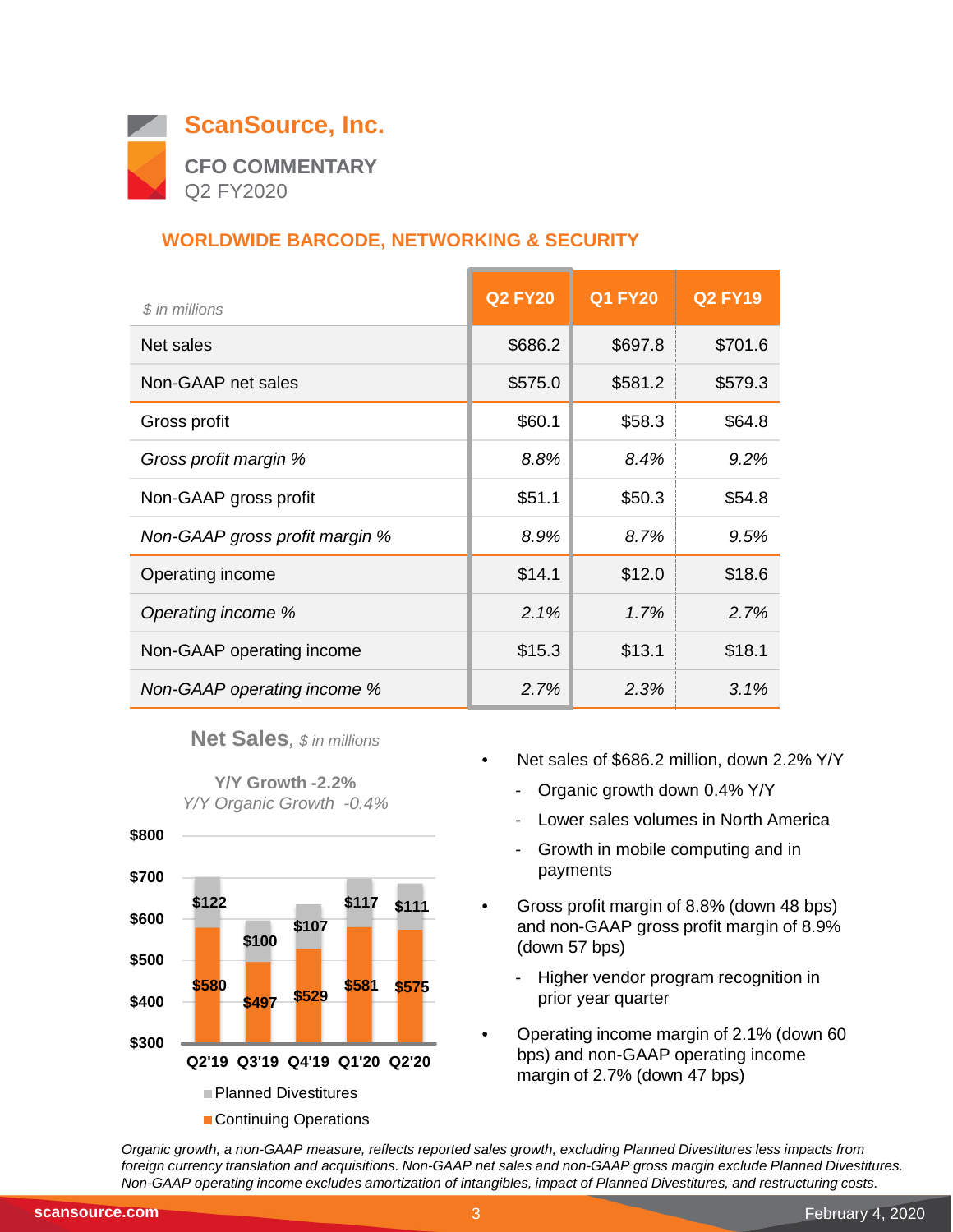

# **WORLDWIDE COMMUNICATIONS & SERVICES**

| \$ in millions                     | <b>Q2 FY20</b> | <b>Q1 FY20</b> | <b>Q2 FY19</b> |
|------------------------------------|----------------|----------------|----------------|
| Net sales                          | \$303.3        | \$309.1        | \$344.4        |
| Non-GAAP net sales                 | \$258.7        | \$270.2        | \$293.1        |
| Gross profit                       | \$53.7         | \$53.8         | \$55.7         |
| Gross profit margin                | 17.7%          | 17.4%          | 16.2%          |
| Non-GAAP gross profit              | \$47.3         | \$48.4         | \$48.7         |
| Non-GAAP gross profit margin %     | 18.3%          | 17.9%          | 16.6%          |
| Operating income                   | \$5.6          | \$7.4          | \$11.5         |
| Operating income %                 | 1.8%           | 2.4%           | 3.4%           |
| Non-GAAP operating income          | \$13.3         | \$14.2         | \$16.4         |
| Non-GAAP operating <i>income</i> % | 5.1%           | 5.3%           | 5.6%           |

**Net Sales***, \$ in millions*

**Y/Y Growth -11.9%** *Y/Y Organic Growth -14%*



- Net sales of \$303.3 million, down 11.9% Y/Y
	- Lower sales in the premise-based communications business in North America
	- Intelisys net sales increased 19% Y/Y
	- Addition of \$11 million of SaaS sales from the intY acquisition
- Gross profit margin of 17.7% (up 156 bps) and non-GAAP gross margin of 18.3% (up 165 bps)
	- More favorable mix from Intelisys recurring revenue
- Operating income margin of 1.8% (down 151 bps); non-GAAP operating income margin of 5.1% (down 47 bps)
	- Investments for our recurring revenue and services-based businesses

*Organic growth, a non-GAAP measure, reflects reported sales growth, excluding Planned Divestitures less impacts from*  foreign currency translation and acquisitions. Non-GAAP net sales and non-GAAP gross margin exclude Planned *Divestitures. Non-GAAP operating income excludes amortization of intangibles, change in fair value of contingent consideration, impact of Planned Divestitures, and restructuring costs.* $\overline{\phantom{0}}$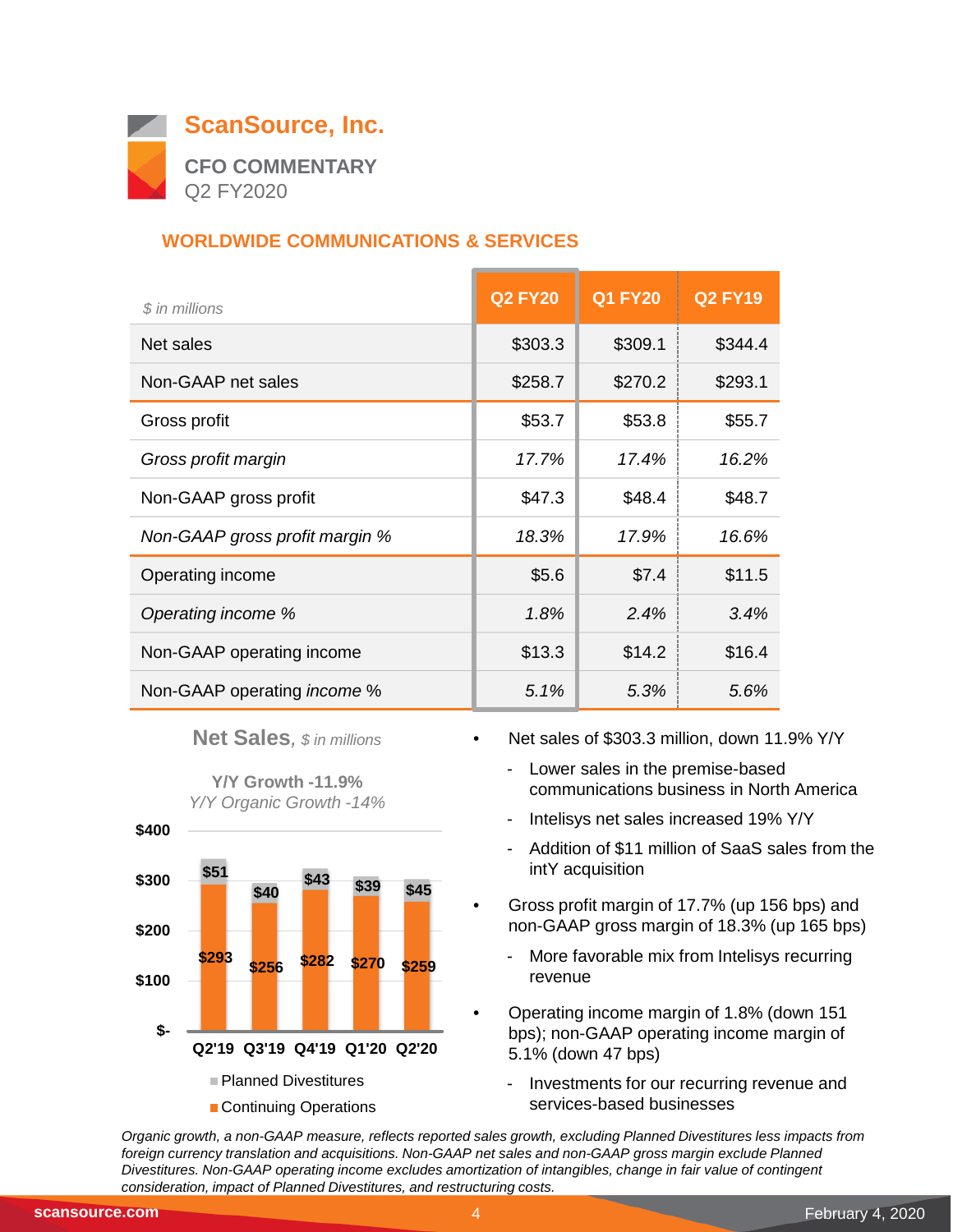

#### **WORKING CAPITAL**

| \$ in millions                         | <b>Q2 FY20</b> | <b>Q1 FY20</b> | <b>Q2 FY19</b> |
|----------------------------------------|----------------|----------------|----------------|
| Accounts receivable (Q/E)              | \$645.3        | \$706.4        | \$673.6        |
| Days sales outstanding in receivables* | 59             | 63             | 58             |
| Inventory $(Q/E)$                      | \$743.0        | \$715.2        | \$704.4        |
| Inventory turns                        | 4.8            | 5.1            | 5.4            |
| Accounts payable (Q/E)                 | \$672.9        | \$656.2        | \$604.6        |
| Paid for inventory days*               | 13.8           | 11.8           | 13.2           |
| Working capital (Q/E) (AR+INV-AP)      | \$715.3        | \$765.5        | \$773.4        |

*\* Excludes the impact of Intelisys for all periods; paid for inventory days represent Q/E inventory days less Q/E accounts payable days*

- Working capital of \$715.3 million, down 7% Q/Q and down 8% Y/Y
	- Lower level of working capital investment
	- Working capital at 12/31/19 for the Planned Divestitures decreased to \$167.4 million, down \$37.5 million from \$204.9 million at 6/30/19
- Days sales outstanding in receivables of 59 days
- Inventory turns of 4.8x; slower-thanexpected range
	- Inventory up 4% Q/Q and 5% Y/Y
- Paid for inventory days of 13.8 reflect timing of accounts payable

 $\overline{\phantom{0}}$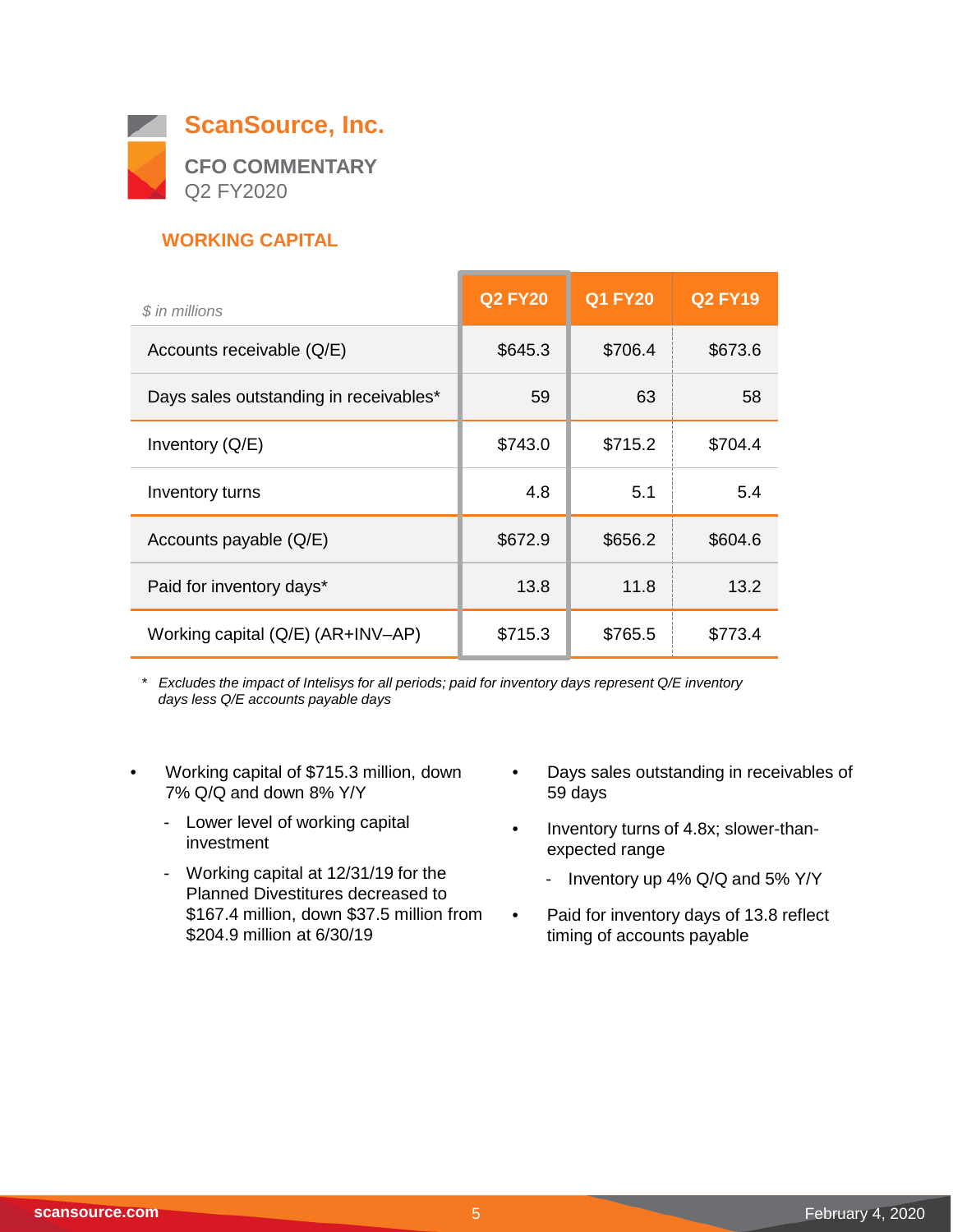

# **CASH FLOW AND BALANCE SHEET HIGHLIGHTS**

| \$ in millions                                             | <b>Q2 FY20</b> | <b>Q1 FY20</b> | <b>Q2 FY19</b> |
|------------------------------------------------------------|----------------|----------------|----------------|
| Adjusted EBITDA (QTR)*                                     | \$33.1         | \$31.9         | \$39.1         |
| Adjusted ROIC (QTR)*                                       | 9.9%           | 9.6%           | 12.7%          |
| Operating cash flow (QTR)                                  | \$71.1         | \$47.0         | (\$57.5)       |
| Operating cash flow, trailing 12 months                    | \$142.7        | \$14.2         | \$60.3         |
| Cash and cash equivalents (Q/E)                            | \$42.0         | \$25.9         | \$22.7         |
| Debt $(Q/E)$                                               | \$357.7        | \$370.3        | \$372.4        |
| Net debt to adjusted EBITDA, trailing 12 months*           | 2.3x           | 2.4x           | 2.4x           |
| Shares repurchased $-$ # of shares (QTR)                   | --             | 168,094        | 9,387          |
| Shares repurchased - dollars (QTR)                         | --             | \$5.4          | \$0.3          |
| Remaining share repurchase authorization<br>(as of $Q/E$ ) | --             |                | \$99.4         |

*\* Excludes non-GAAP adjustments and change in fair value of contingent consideration*

- Adjusted EBITDA of \$33.1 million, down 15% Y/Y, primarily from lower sales volumes and our acquisition investments
- Adjusted return on invested capital of 9.9% for the quarter
- Operating cash flow of \$71.1 million for the quarter and \$142.7 million for the trailing 12 months
	- Earnings from our business and lower working capital Q/Q
- Cash and cash equivalent balances of \$42 million at 12/31/19, including \$28 million held outside of the U.S.
- Net debt to trailing 12-month adjusted EBITDA is 2.3x (target range: 1.5x to 2.5x)

 $\overline{\phantom{0}}$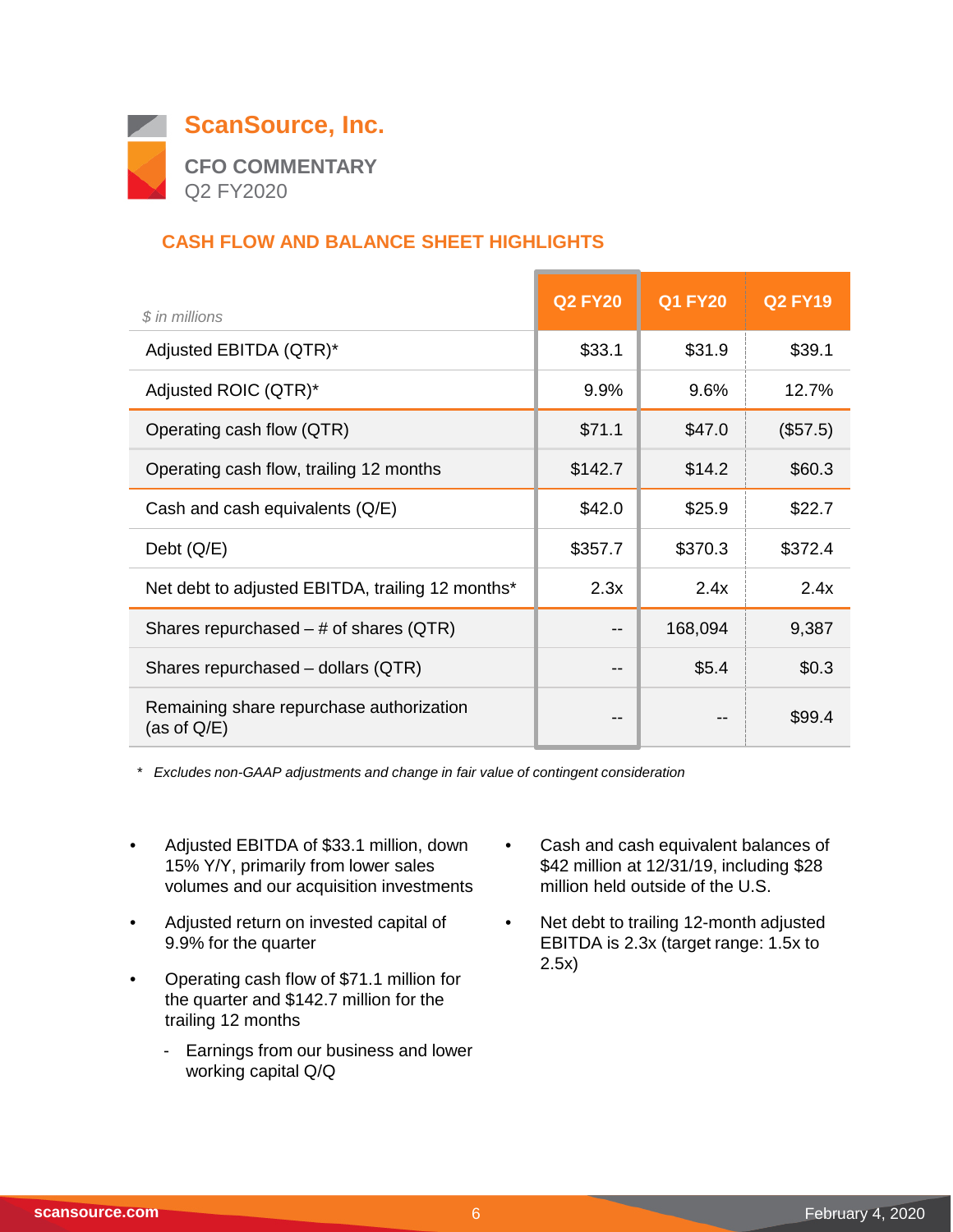

#### **Q3 FY20 OUTLOOK**

**For the quarter ending March 31, 2020:**



- Outlook as of February 4, 2020
- Excludes operating results for Planned Divestitures (physical product distribution businesses in Europe, UK, Mexico, Colombia, Chile, Peru and Miami-based export operations)
- Non-GAAP diluted EPS exclude amortization of intangible assets, change in fair value of contingent consideration, impact of Planned Divestitures, restructuring costs, and divestiture costs
- Forecast midpoint reflects a 10% quarter-over-quarter decline, in line with our seasonal historical trends, and a 1% year-over-year organic sales decline
- Reflects a FX rate of \$0.24 to R\$1.00 for the Brazilian real (R\$4.17 to \$1)
- Expects foreign currency translation to negatively impact non-GAAP net sales by approximately \$8 million
- Assumes interest expense will be approximately \$3.3 million for Q3 FY20
- Assumes an effective tax rate excluding Planned Divestitures of 25% to 26% for Q3 FY20, excluding discrete items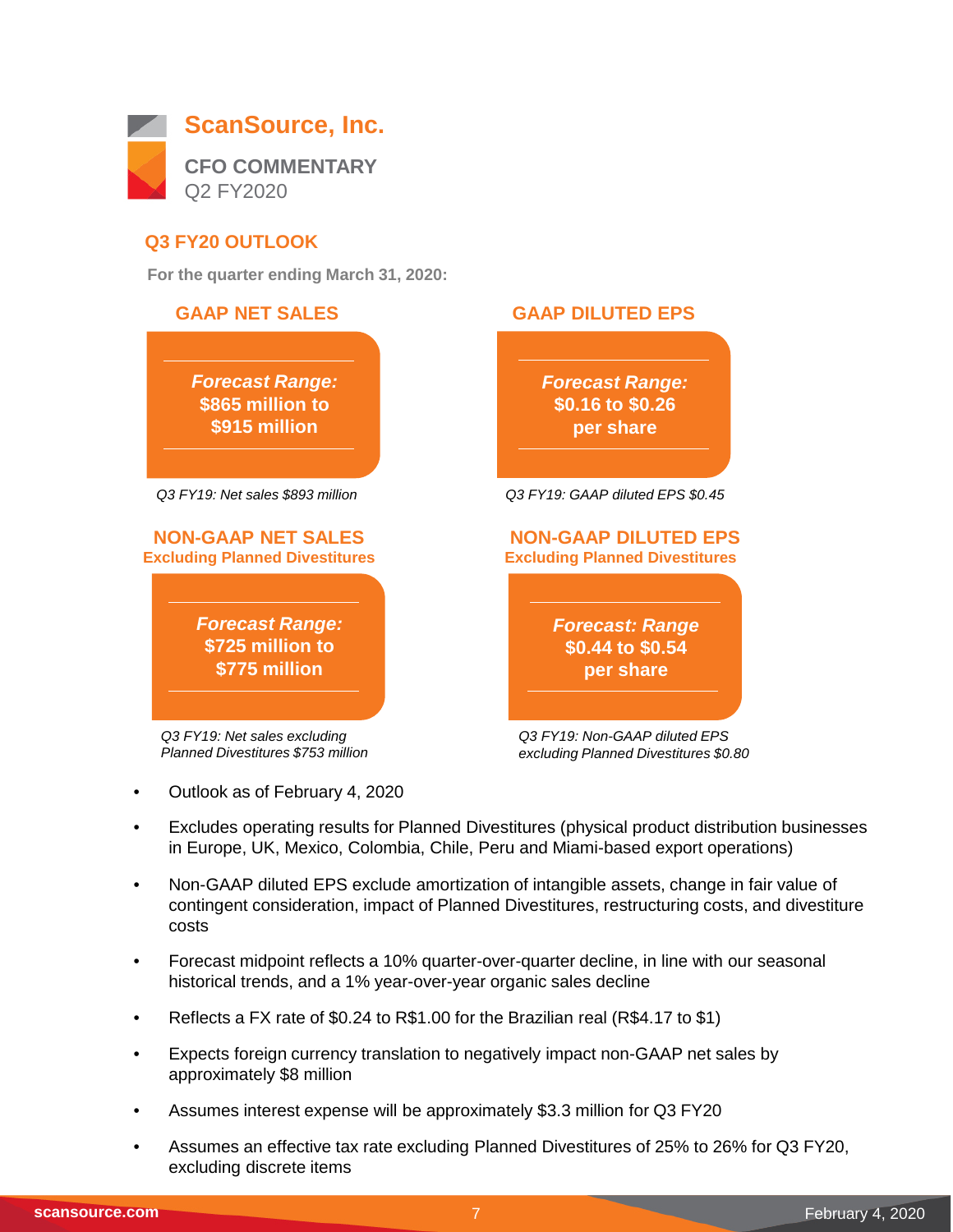

#### **FORWARD-LOOKING STATEMENTS**

This CFO Commentary contains certain comments that are "forward-looking" statements, including statements about expected sales, Planned Divestitures, GAAP diluted earnings per share ("EPS"), non-GAAP diluted EPS, operating cash flow, foreign currency rates, tax rates and interest expense that involve plans, strategies, economic performance and trends, projections, expectations, costs or beliefs about future events and other statements that are not descriptions of historical facts. Forwardlooking information is inherently subject to risks and uncertainties.

Any number of factors could cause actual results to differ materially from anticipated or forecasted results, including but not limited to, our ability to complete the Planned Divestitures on acceptable terms or at all, changes in our operating strategy, changes in interest and exchange rates and regulatory regimes impacting our international operations, the impact of tax reform laws, the failure of acquisitions to meet our expectations, the failure to manage and implement our organic growth strategy, credit risks involving our larger customers and vendors, termination of our relationship with key vendors or a significant modification of the terms under which we operate with a key vendor, the decline in demand for the products and services that we provide, reduced prices for the products and services that we provide due both to competitor and customer actions, and other factors set forth in the "Risk Factors" contained in our annual report on Form 10-K for the year ended June 30, 2019, filed with the Securities and Exchange Commission ("SEC").

Although ScanSource believes the expectations in its forward-looking statements are reasonable, it cannot guarantee future results, levels of activity, performance or achievement. ScanSource disclaims any obligation to update or revise any forwardlooking statements, whether as a result of new information, future events, or otherwise, except as may be required by law.

#### **NON-GAAP FINANCIAL INFORMATION**

In addition to disclosing results that are determined in accordance with United States Generally Accepted Accounting Principles ("GAAP"), the Company also discloses certain non-GAAP measures, including non-GAAP operating income, non-GAAP operating income margin, non-GAAP net income, non-GAAP diluted EPS, non-GAAP net sales, non-GAAP gross profit, non-GAAP gross margin, adjusted EBITDA, ROIC and net sales excluding the Planned Divestitures less impacts from foreign currency translation and acquisitions (organic growth). A reconciliation of the Company's non-GAAP financial information to GAAP financial information is provided in the Appendix and in the Company's Form 8-K, filed with the SEC, with the quarterly earnings press release for the period indicated.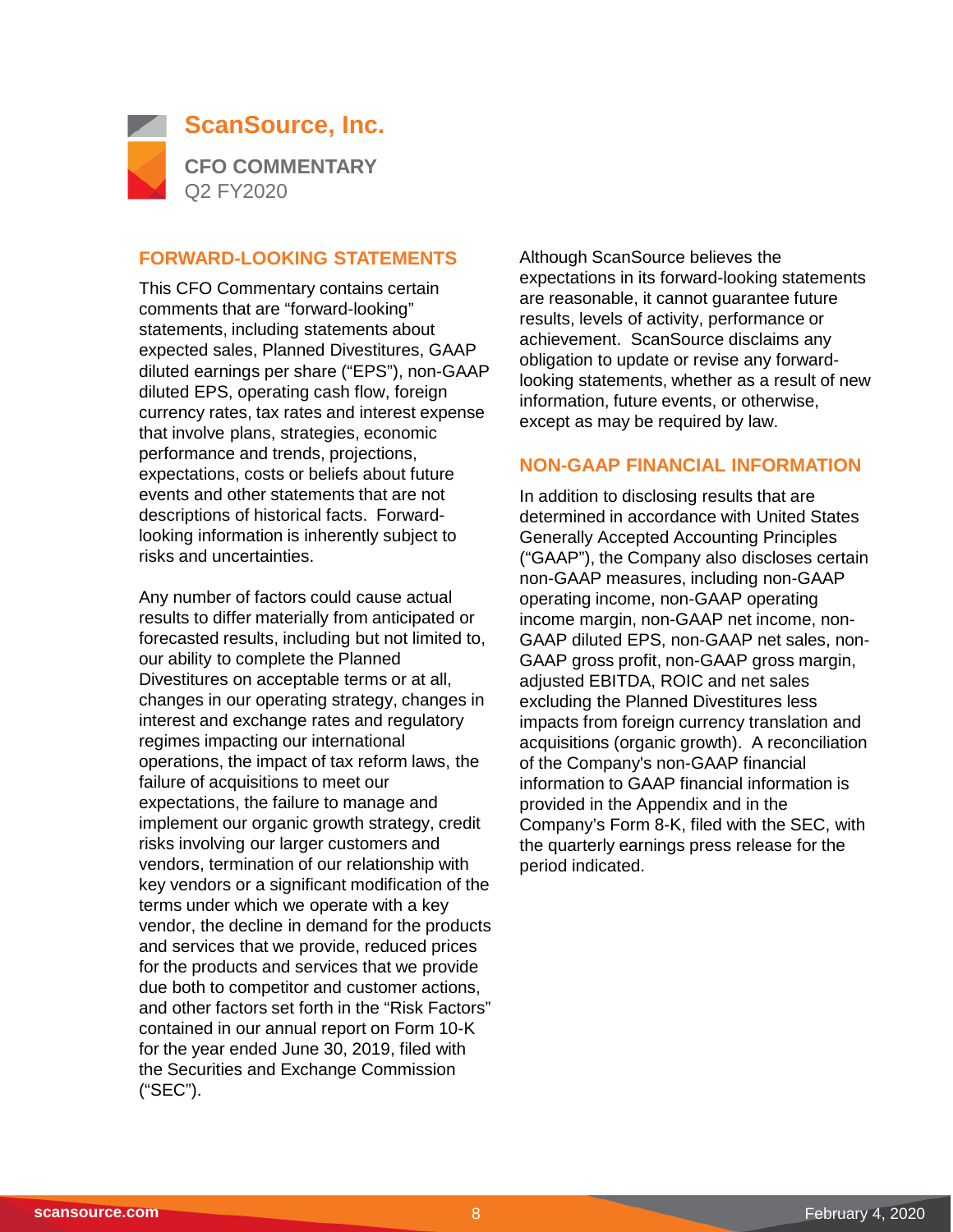#### **Operating Income, Pre-Tax Income, Net Income & EPS - QTR**

*(\$ in thousands)* **Quarter ended December 31, 2018**

| (\$ in thousands)  |                                           |            |                                       |     |                                                           |     | Quarter ended December 31, 2019                  |    |                        |     |                         |    |                                                    |                            |
|--------------------|-------------------------------------------|------------|---------------------------------------|-----|-----------------------------------------------------------|-----|--------------------------------------------------|----|------------------------|-----|-------------------------|----|----------------------------------------------------|----------------------------|
|                    | <b>Reported</b><br><b>GAAP</b><br>measure |            | Intangible<br>amortization<br>expense |     | Change in fair<br>value of<br>contingent<br>consideration |     | <b>Acquisition</b><br>& divestiture<br>costs (a) |    | Restructuring<br>costs |     | Tax<br>recovery,<br>net |    | Impact of<br><b>Planned</b><br><b>Divestitures</b> | <b>Non-GAAP</b><br>measure |
| Net sales          | \$                                        | 989,503 \$ | $\overline{\phantom{0}}$              | -\$ | $\overbrace{\phantom{12333}}$                             | -\$ | $\overline{\phantom{0}}$                         | \$ |                        | -\$ | $\qquad \qquad -$       | \$ | $(155, 767)$ \$                                    | 833,736                    |
| Gross profit       |                                           | 113.884    |                                       |     |                                                           |     |                                                  |    |                        |     |                         |    | (15,471)                                           | 98,413                     |
| Operating income   |                                           | 18,497     | 5.631                                 |     | 3.176                                                     |     | 1,151                                            |    | 490                    |     |                         |    | (371)                                              | 28,574                     |
| Other expense, net |                                           | 2,777      |                                       |     |                                                           |     |                                                  |    |                        |     |                         |    | (238)                                              | 2,539                      |
| Pre-tax income     |                                           | 15,720     | 5.631                                 |     | 3.176                                                     |     | 1.151                                            |    | 490                    |     |                         |    | (133)                                              | 26,035                     |
| Net income         |                                           | 11,366     | 4.289                                 |     | 2.401                                                     |     | 1.151                                            |    | 378                    |     |                         |    | (121)                                              | 19,464                     |
| <b>Diluted EPS</b> | \$                                        | $0.45$ \$  | $0.17$ \$                             |     | $0.09$ \$                                                 |     | $0.05$ \$                                        |    | $0.01$ \$              |     | — \$                    |    | -\$<br>$\overline{\phantom{0}}$                    | 0.77                       |

#### *(\$ in thousands)* **Quarter ended September 30, 2019**

|                    | Reported<br><b>GAAP</b><br>expense<br>measure |              | Intangible<br>amortization | Change in fair<br>value of<br>contingent<br>consideration |     |           | <b>Acquisition</b><br>& divestiture<br>costs (a) |                          | Restructuring<br>costs | Tax<br>recovery.<br>net (b) |    | Impact of<br><b>Planned</b><br><b>Divestitures</b> |    | <b>Non-GAAP</b><br>measure |         |
|--------------------|-----------------------------------------------|--------------|----------------------------|-----------------------------------------------------------|-----|-----------|--------------------------------------------------|--------------------------|------------------------|-----------------------------|----|----------------------------------------------------|----|----------------------------|---------|
| Net sales          | \$                                            | 1,006,927 \$ |                            |                                                           | -\$ |           | \$                                               | $\overline{\phantom{0}}$ | \$                     | $\overline{\phantom{0}}$    | \$ | $\overbrace{\phantom{12322111}}$                   | \$ | (155,516) \$               | 851,411 |
| Gross profit       |                                               | 112,099      |                            |                                                           |     |           |                                                  |                          |                        |                             |    |                                                    |    | (13, 397)                  | 98,702  |
| Operating income   |                                               | 18,605       |                            | 4.962                                                     |     | 2.472     |                                                  | 757                      |                        | 169                         |    |                                                    |    | 507                        | 27,472  |
| Other expense, net |                                               | 3,024        |                            |                                                           |     |           |                                                  |                          |                        |                             |    |                                                    |    | (140)                      | 2,884   |
| Pre-tax income     |                                               | 15,581       |                            | 4,962                                                     |     | 2,472     |                                                  | 757                      |                        | 169                         |    |                                                    |    | 647                        | 24,588  |
| Net income         |                                               | 11.530       |                            | 3.746                                                     |     | 1.869     |                                                  | 757                      |                        | 128                         |    |                                                    |    | 444                        | 18.474  |
| Diluted EPS        | \$                                            | $0.45$ \$    |                            | $0.15$ \$                                                 |     | $0.07$ \$ |                                                  | $0.03$ \$                |                        | $-$ \$                      |    | — \$                                               |    | $0.02$ \$                  | 0.72    |

| $14.11$ $11.9$ $10.10$ | aaanton omada boodimbor em 2010 |                                    |  |                                       |  |                                                           |      |                                                  |      |                          |   |                          |     |                                                    |  |                            |  |
|------------------------|---------------------------------|------------------------------------|--|---------------------------------------|--|-----------------------------------------------------------|------|--------------------------------------------------|------|--------------------------|---|--------------------------|-----|----------------------------------------------------|--|----------------------------|--|
|                        |                                 | Reported<br><b>GAAP</b><br>measure |  | Intangible<br>amortization<br>expense |  | Change in fair<br>value of<br>contingent<br>consideration |      | <b>Acquisition</b><br>& divestiture<br>costs (a) |      | Restructuring<br>costs   |   | Tax<br>recovery,<br>net  |     | Impact of<br><b>Planned</b><br><b>Divestitures</b> |  | <b>Non-GAAP</b><br>measure |  |
| Net sales              | J                               | 1,046,021 \$                       |  | $-$ \$                                |  | $\overline{\phantom{0}}$                                  | - \$ |                                                  | - \$ | $\overline{\phantom{0}}$ | ъ | $\overline{\phantom{m}}$ | -\$ | $(173, 611)$ \$                                    |  | 872,410                    |  |
| Gross profit           |                                 | 120.478                            |  |                                       |  |                                                           |      |                                                  |      |                          |   |                          |     | (16,998)                                           |  | 103,480                    |  |
| Operating income       |                                 | 29,706                             |  | 4,700                                 |  | 1.850                                                     |      | 414                                              |      |                          |   |                          |     | (2, 102)                                           |  | 34,568                     |  |
| Other expense, net     |                                 | 3,056                              |  |                                       |  |                                                           |      |                                                  |      |                          |   |                          |     | (513)                                              |  | 2,543                      |  |
| Pre-tax income         |                                 | 26,650                             |  | 4,700                                 |  | 1.850                                                     |      | 414                                              |      |                          |   |                          |     | (1,588)                                            |  | 32,026                     |  |
| Net income             |                                 | 19.982                             |  | 3.567                                 |  | 1.408                                                     |      | 414                                              |      |                          |   |                          |     | (650)                                              |  | 24,721                     |  |
| <b>Diluted EPS</b>     | \$                              | $0.78$ \$                          |  | $0.14$ \$                             |  | $0.05$ \$                                                 |      | $0.02$ \$                                        |      | — ა                      |   | — \$                     |     | $(0.03)$ \$                                        |  | 0.96                       |  |

*(a) Acquisition costs are generally nondeductible for tax purposes*

(b) Reflects adjustments to the one-time charge from the estimated impact of the inclusion of foreign earnings and revaluations of deferred tax assets and liabilities, as a result of tax reform laws<br>enacted in the United S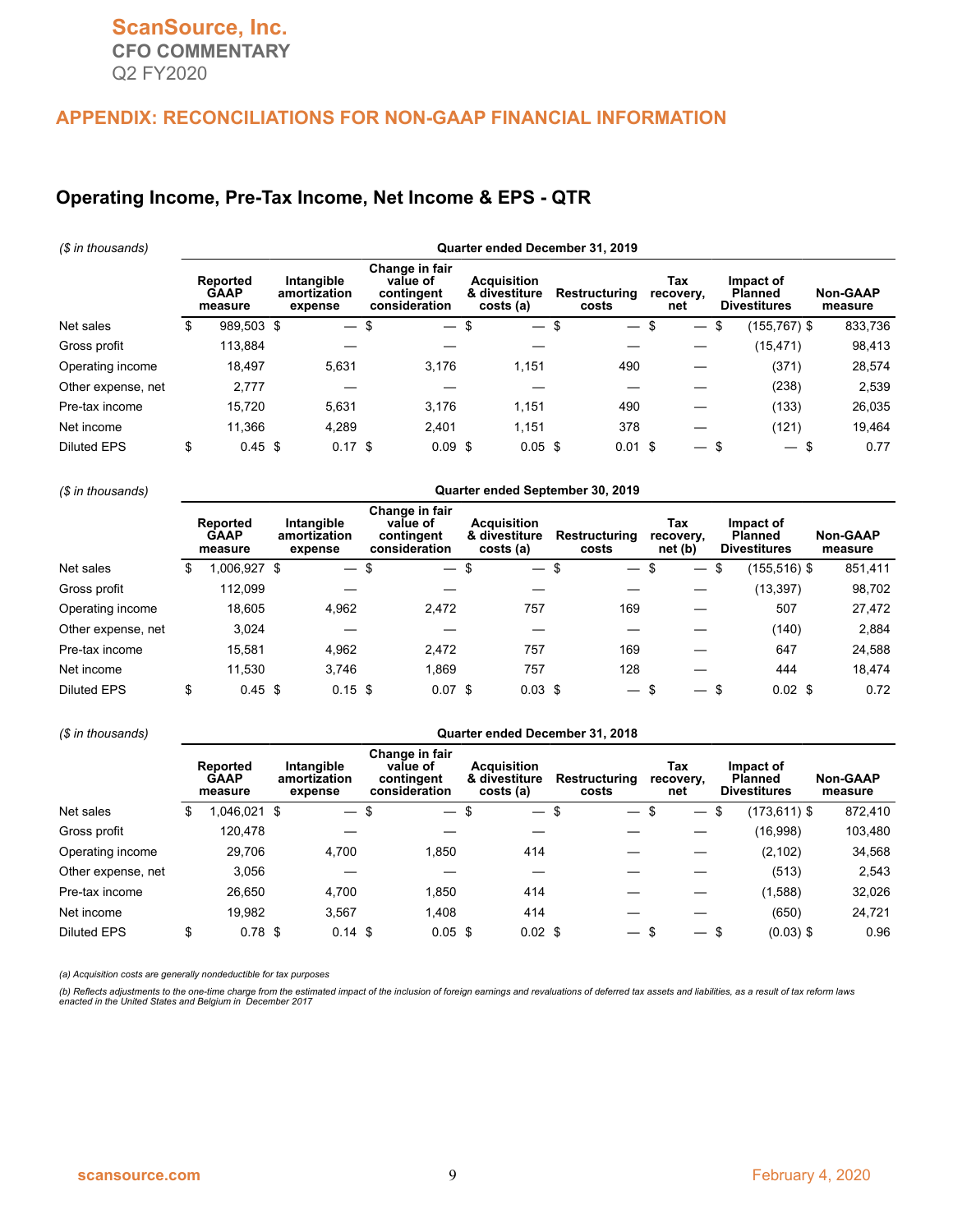#### **Net Sales, Constant Currency and Excluding Acquisitions (Organic Growth) - QTR**

| (\$ in thousands)                                                                                  | <b>WW Barcode.</b><br><b>NW &amp; Security</b> | <b>WW Comms.</b><br>& Services | <b>Consolidated</b> |
|----------------------------------------------------------------------------------------------------|------------------------------------------------|--------------------------------|---------------------|
| For the quarter ended December 31, 2019:                                                           |                                                |                                |                     |
| Q2 FY20 net sales, as reported                                                                     | \$<br>686.237                                  | \$<br>303.266                  | \$<br>989.503       |
| <b>Planned Divestitures</b>                                                                        | (111, 237)                                     | (44, 530)                      | (155, 767)          |
| Q2 FY20 net sales, excluding Planned Divestitures                                                  | \$<br>575,000                                  | \$<br>258,736                  | \$<br>833,736       |
| Foreign exchange impact (a)                                                                        | 1,799                                          | 5,187                          | 6,986               |
| Less: Acquisitions                                                                                 |                                                | (12,036)                       | (12,036)            |
| Q2 FY20 net sales, constant currency excluding Planned<br>Divestitures and acquisitions (non-GAAP) | 576,799                                        | \$<br>251,887                  | \$<br>828,686       |
| Q2 FY19 net sales, as reported                                                                     | \$<br>701,639                                  | \$<br>344,382                  | \$<br>1,046,021     |
| <b>Planned Divestitures</b>                                                                        | (122, 326)                                     | (51, 285)                      | (173, 611)          |
| Q2 FY19 net sales, excluding Planned Divestitures                                                  | \$<br>579,313                                  | \$<br>293,097                  | \$<br>872,410       |
| Less: Acquisitions                                                                                 |                                                | (98)                           | (98)                |
| Q2 FY19 net sales, excluding Planned Divestitures and<br>acquisitions (non-GAAP)                   | 579,313                                        | \$<br>292,999                  | \$<br>872,312       |
| Y/Y % Change:                                                                                      |                                                |                                |                     |
| As reported                                                                                        | $(2.20)\%$                                     | $(11.94)\%$                    | $(5.40)\%$          |
| <b>Excluding Planned Divestitures</b>                                                              | $(0.74)$ %                                     | $(11.72)\%$                    | $(4.43)\%$          |
| <b>Constant currency, excluding Planned Divestitures</b><br>and acquisitions (organic growth)      | $(0.43)\%$                                     | $(14.03)\%$                    | $(5.00)\%$          |

(a) Yea-over-year sales growth excluding the translation impact of changes in foreign currency rates. Calculated by translating net sales for the quarter<br>ended December 31, 2019 into U.S. dollars using the weighted-average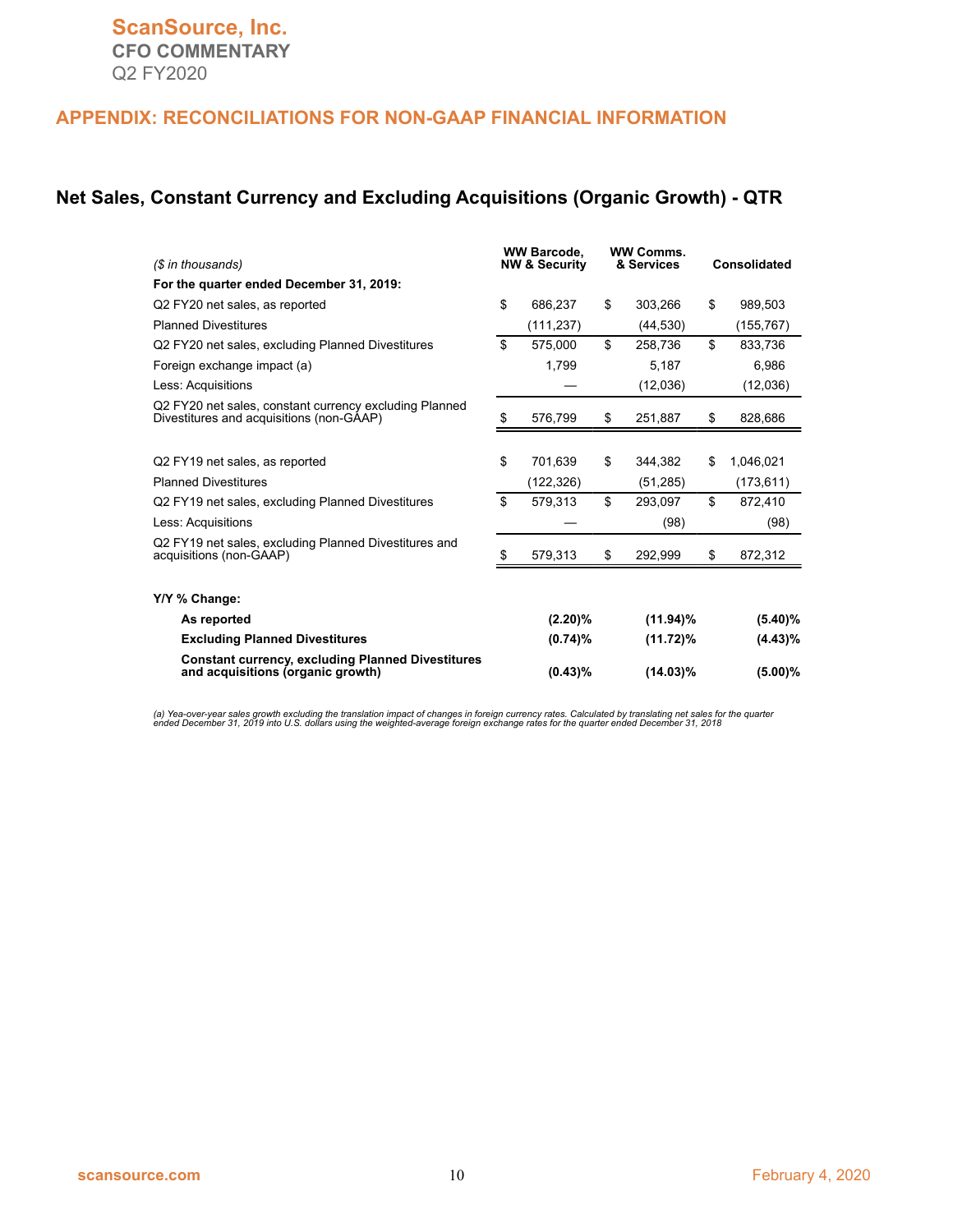#### **APPENDIX: RECONCILIATIONS FOR NON-GAAP FINANCIAL INFORMATION**

# **Highlights by Segment - QTR**

| (\$ in thousands)                               | Quarter Ended December 31, 2019 |                                           |                                       |                                                           |                               |                                                    |    |                            |  |  |  |  |  |
|-------------------------------------------------|---------------------------------|-------------------------------------------|---------------------------------------|-----------------------------------------------------------|-------------------------------|----------------------------------------------------|----|----------------------------|--|--|--|--|--|
|                                                 |                                 | <b>Reported</b><br><b>GAAP</b><br>measure | Intangible<br>amortization<br>expense | Change in fair<br>value of<br>contingent<br>consideration | <b>Restructuring</b><br>costs | Impact of<br><b>Planned</b><br><b>Divestitures</b> |    | <b>Non-GAAP</b><br>measure |  |  |  |  |  |
| Worldwide Barcode, NW & Security:               |                                 |                                           |                                       |                                                           |                               |                                                    |    |                            |  |  |  |  |  |
| Net sales                                       | \$                              | 686,237                                   |                                       |                                                           |                               | (111, 237)                                         | \$ | 575,000                    |  |  |  |  |  |
| <b>Gross Profit</b>                             | \$                              | 60,136                                    |                                       |                                                           |                               | (9,003)                                            | \$ | 51,133                     |  |  |  |  |  |
| Gross profit margin %                           |                                 | 8.76%                                     |                                       |                                                           |                               | 8.09 %                                             |    | 8.89%                      |  |  |  |  |  |
| Operating income                                | \$                              | 14,076                                    | 1,968                                 |                                                           |                               | (735)                                              | \$ | 15,309                     |  |  |  |  |  |
| Operating income margin %                       |                                 | 2.05%                                     |                                       |                                                           |                               | 0.66%                                              |    | 2.66%                      |  |  |  |  |  |
| <b>Worldwide Communications &amp; Services:</b> |                                 |                                           |                                       |                                                           |                               |                                                    |    |                            |  |  |  |  |  |
| Net sales                                       | \$                              | 303,266                                   |                                       |                                                           |                               | (44, 530)                                          | \$ | 258,736                    |  |  |  |  |  |
| <b>Gross Profit</b>                             | \$                              | 53,748                                    |                                       |                                                           |                               | (6, 467)                                           | \$ | 47,281                     |  |  |  |  |  |
| Gross profit margin %                           |                                 | 17.72%                                    |                                       |                                                           |                               | 14.52 %                                            |    | 18.27%                     |  |  |  |  |  |
| Operating income                                | \$                              | 5.572                                     | 3,664                                 | 3,176                                                     | 490                           | 364                                                | \$ | 13,266                     |  |  |  |  |  |
| Operating income margin %                       |                                 | 1.84%                                     |                                       |                                                           |                               | $(0.82)\%$                                         |    | 5.13%                      |  |  |  |  |  |
| <b>FY20 YTD Consolidated:</b>                   |                                 |                                           |                                       |                                                           |                               |                                                    |    |                            |  |  |  |  |  |
| Net sales                                       | \$                              | 1,996,430                                 |                                       |                                                           |                               | (311, 282)                                         | \$ | 1,685,148                  |  |  |  |  |  |
| <b>Gross Profit</b>                             | \$                              | 225,983                                   |                                       |                                                           |                               | (28, 867)                                          | \$ | 197,116                    |  |  |  |  |  |
| Gross profit margin %                           |                                 | 11.32%                                    |                                       |                                                           |                               | 9.27%                                              |    | 11.70%                     |  |  |  |  |  |
| Operating income                                | \$                              | 37,101                                    | 10,593                                | 5,649                                                     | 2,568                         | 136                                                | \$ | 56,047                     |  |  |  |  |  |
| Operating income margin %                       |                                 | 1.86%                                     |                                       |                                                           |                               | (0.04)%                                            |    | 3.33%                      |  |  |  |  |  |

|  | (\$ in thousands) |
|--|-------------------|
|--|-------------------|

| (\$ in thousands)                               | Quarter Ended September 30, 2019          |         |                                       |                                                           |                        |                                                    |      |                            |  |  |  |  |  |  |
|-------------------------------------------------|-------------------------------------------|---------|---------------------------------------|-----------------------------------------------------------|------------------------|----------------------------------------------------|------|----------------------------|--|--|--|--|--|--|
|                                                 | <b>Reported</b><br><b>GAAP</b><br>measure |         | Intangible<br>amortization<br>expense | Change in fair<br>value of<br>contingent<br>consideration | Restructuring<br>costs | Impact of<br><b>Planned</b><br><b>Divestitures</b> |      | <b>Non-GAAP</b><br>measure |  |  |  |  |  |  |
| Worldwide Barcode, NW & Security:               |                                           |         |                                       |                                                           |                        |                                                    |      |                            |  |  |  |  |  |  |
| Net sales                                       | \$                                        | 697,791 |                                       |                                                           |                        | (116, 603)                                         | - \$ | 581,188                    |  |  |  |  |  |  |
| Gross Profit                                    | \$                                        | 58,271  |                                       |                                                           |                        | (7,982)                                            | -S   | 50,289                     |  |  |  |  |  |  |
| Gross profit margin %                           |                                           | 8.35%   |                                       |                                                           |                        | 6.85 %                                             |      | 8.65%                      |  |  |  |  |  |  |
| Operating income                                | \$                                        | 11,992  | 1,968                                 |                                                           |                        | (899)                                              | \$   | 13,061                     |  |  |  |  |  |  |
| Operating income margin %                       |                                           | 1.72%   |                                       |                                                           |                        | 0.77%                                              |      | 2.25%                      |  |  |  |  |  |  |
| <b>Worldwide Communications &amp; Services:</b> |                                           |         |                                       |                                                           |                        |                                                    |      |                            |  |  |  |  |  |  |
| Net sales                                       | \$                                        | 309,136 |                                       |                                                           |                        | (38, 913)                                          | S    | 270,223                    |  |  |  |  |  |  |
| Gross Profit                                    | \$                                        | 53,828  |                                       |                                                           |                        | (5, 415)                                           | - \$ | 48,413                     |  |  |  |  |  |  |
| Gross profit margin %                           |                                           | 17.41%  |                                       |                                                           |                        | 13.92 %                                            |      | 17.92%                     |  |  |  |  |  |  |
| Operating income                                | \$                                        | 7,370   | 2,994                                 | 2,472                                                     |                        | 1,406                                              | S.   | 14,242                     |  |  |  |  |  |  |
| Operating income margin %                       |                                           | 2.38%   |                                       |                                                           |                        | $(3.61)\%$                                         |      | 5.27%                      |  |  |  |  |  |  |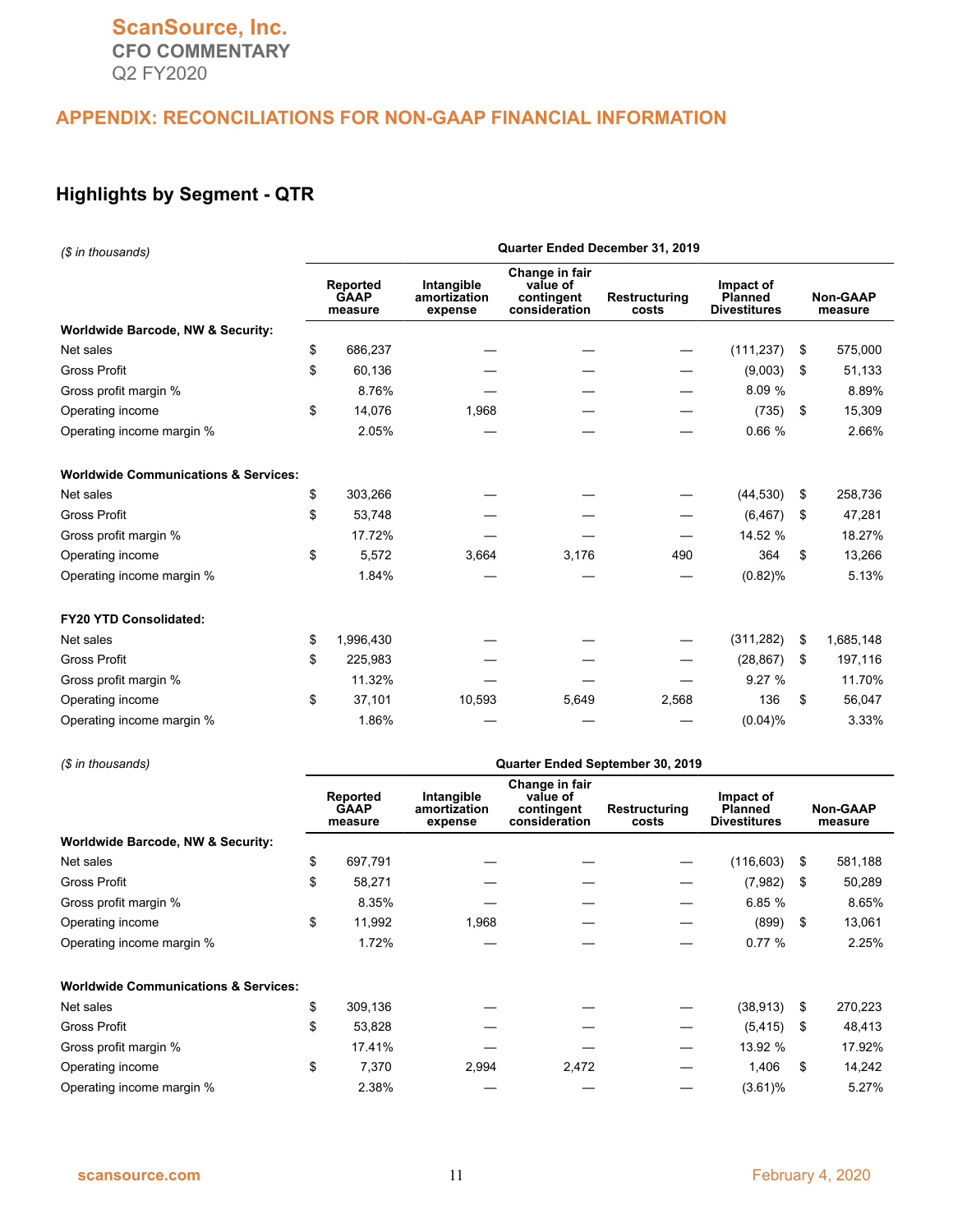# **APPENDIX: RECONCILIATIONS FOR NON-GAAP FINANCIAL INFORMATION**

# **Highlights by Segment - QTR, continued**

| (\$ in thousands)                               | Quarter Ended December 31, 2018 |                                    |                                       |                                                           |                        |                                                    |    |                            |  |  |  |
|-------------------------------------------------|---------------------------------|------------------------------------|---------------------------------------|-----------------------------------------------------------|------------------------|----------------------------------------------------|----|----------------------------|--|--|--|
|                                                 |                                 | Reported<br><b>GAAP</b><br>measure | Intangible<br>amortization<br>expense | Change in fair<br>value of<br>contingent<br>consideration | Restructuring<br>costs | Impact of<br><b>Planned</b><br><b>Divestitures</b> |    | <b>Non-GAAP</b><br>measure |  |  |  |
| Worldwide Barcode, NW & Security:               |                                 |                                    |                                       |                                                           |                        |                                                    |    |                            |  |  |  |
| Net sales                                       | \$                              | 701,639                            |                                       |                                                           |                        | (122,326)                                          | \$ | 579,313                    |  |  |  |
| Gross Profit                                    | \$                              | 64,825                             |                                       |                                                           |                        | (10, 047)                                          | \$ | 54,778                     |  |  |  |
| Gross profit margin %                           |                                 | 9.24%                              |                                       |                                                           |                        | 8.21%                                              |    | 9.46%                      |  |  |  |
| Operating income                                | \$                              | 18,581                             | 1,854                                 |                                                           |                        | (2, 292)                                           | \$ | 18,143                     |  |  |  |
| Operating income margin %                       |                                 | 2.65%                              |                                       |                                                           |                        | 1.87 %                                             |    | 3.13%                      |  |  |  |
| <b>Worldwide Communications &amp; Services:</b> |                                 |                                    |                                       |                                                           |                        |                                                    |    |                            |  |  |  |
| Net sales                                       | \$                              | 344,382                            |                                       |                                                           |                        | (51, 285)                                          | \$ | 293,097                    |  |  |  |
| Gross Profit                                    | \$                              | 55,653                             |                                       |                                                           |                        | (6,951)                                            | \$ | 48,702                     |  |  |  |
| Gross profit margin %                           |                                 | 16.16%                             |                                       |                                                           |                        | 13.55 %                                            |    | 16.62%                     |  |  |  |
| Operating income                                | \$                              | 11,539                             | 2,846                                 | 1,850                                                     |                        | 190                                                | \$ | 16,425                     |  |  |  |
| Operating income margin %                       |                                 | 3.35%                              |                                       |                                                           |                        | (0.37)%                                            |    | 5.60%                      |  |  |  |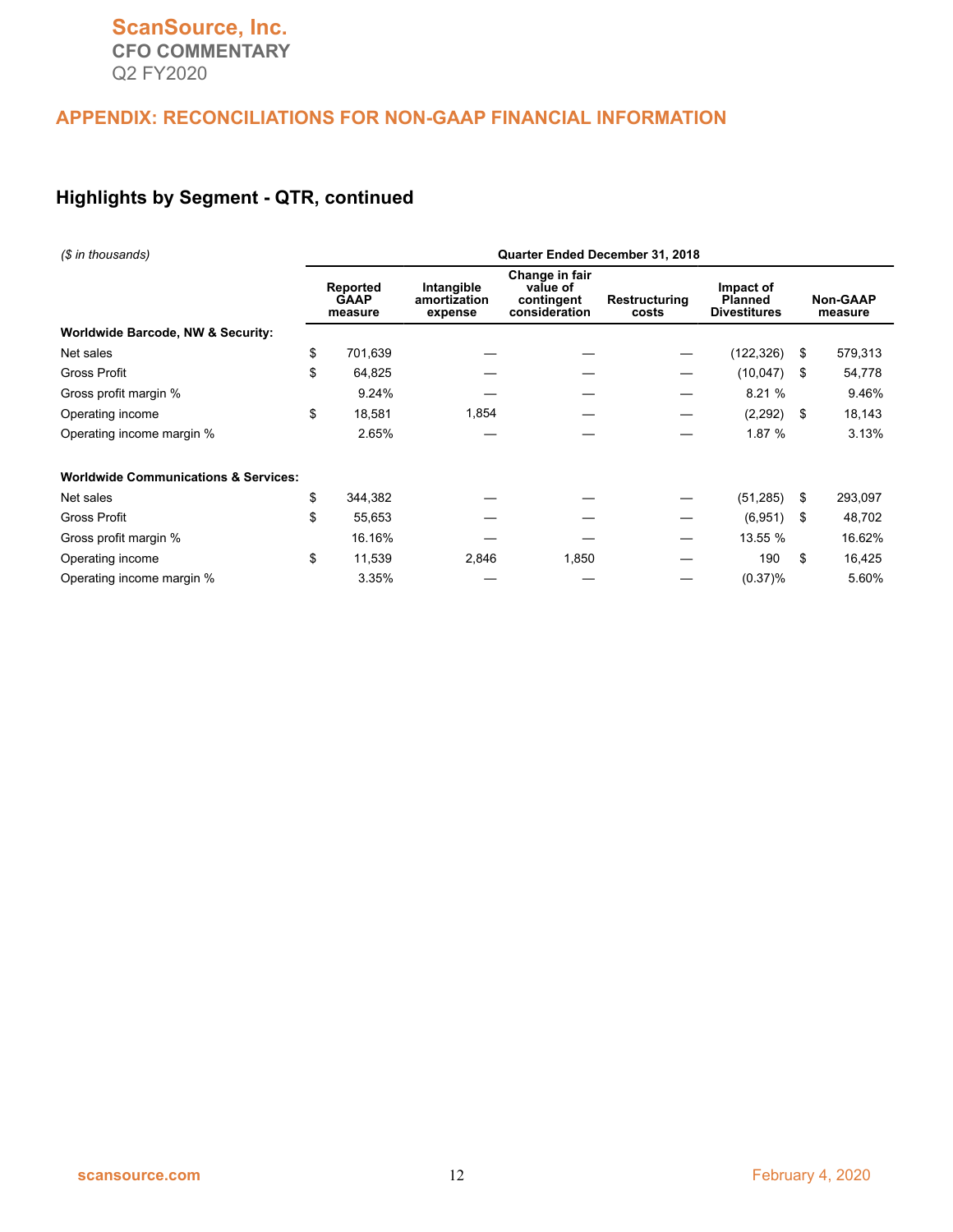#### **Average Return on Invested Capital - QTR**

| (\$ in thousands)                                            |    | Q2 FY20   |    | Q1 FY20   |    | Q4 FY19   |     | Q3 FY19   |    | Q2 FY19   |  |
|--------------------------------------------------------------|----|-----------|----|-----------|----|-----------|-----|-----------|----|-----------|--|
| Adjusted return on invested capital (ROIC), annualized (a)   |    | 9.9%      |    | 9.6%      |    | 11.1%     |     | 11.4%     |    | 12.7%     |  |
|                                                              |    |           |    |           |    |           |     |           |    |           |  |
| Reconciliation of Net Income to Adjusted EBITDA              |    |           |    |           |    |           |     |           |    |           |  |
| Net income - GAAP                                            | \$ | 11,366    | \$ | 11,530    | \$ | 11,578    | -\$ | 11,715    | \$ | 19,982    |  |
| Plus:                                                        |    |           |    |           |    |           |     |           |    |           |  |
| Interest expense                                             |    | 3,751     |    | 3,792     |    | 3,966     |     | 3,670     |    | 3,119     |  |
| Income taxes                                                 |    | 4,354     |    | 4,051     |    | 4,660     |     | 4,080     |    | 6,668     |  |
| Depreciation and amortization                                |    | 9,700     |    | 9,189     |    | 9,053     |     | 9,363     |    | 8,935     |  |
| <b>EBITDA</b>                                                |    | 29,171    |    | 28,562    |    | 29,257    |     | 28,828    |    | 38,704    |  |
| Adjustments:                                                 |    |           |    |           |    |           |     |           |    |           |  |
| Change in fair value of contingent consideration             |    | 3,176     |    | 2,472     |    | 3,665     |     | 5,101     |    | 1,850     |  |
| Acquisition and divestiture costs                            |    | 1,151     |    | 757       |    | 230       |     | 222       |    | 414       |  |
| Restructuring costs                                          |    | 490       |    | 169       |    | 483       |     | 456       |    |           |  |
| Impact of Planned Divestitures                               |    | (870)     |    | (76)      |    | 1,449     |     | 854       |    | (1,864)   |  |
| Adjusted EBITDA (numerator for ROIC) (non-GAAP)              | \$ | 33,118    | \$ | 31,884    | \$ | 35,084    | \$  | 35,461    | \$ | 39,104    |  |
|                                                              |    |           |    |           |    |           |     |           |    |           |  |
| <b>Invested Capital Calculation</b>                          |    |           |    |           |    |           |     |           |    |           |  |
| Equity - beginning of the quarter                            | \$ | 905,751   | \$ | 914,129   | \$ | 911,063   | \$  | 899,503   | \$ | 877,897   |  |
| Equity - end of quarter                                      |    | 927,580   |    | 905,751   |    | 914,129   |     | 911,063   |    | 899,503   |  |
| Adjustments:                                                 |    |           |    |           |    |           |     |           |    |           |  |
| Change in fair value of contingent consideration, net of tax |    | 2,401     |    | 1,869     |    | 2,780     |     | 3,619     |    | 1,408     |  |
| Acquisition and divestiture costs                            |    | 1,151     |    | 757       |    | 230       |     | 222       |    | 414       |  |
| Restructuring costs, net of tax                              |    | 378       |    | 128       |    | 342       |     | 334       |    |           |  |
| Tax recovery, net and related interest income, net of tax    |    |           |    |           |    | (387)     |     |           |    |           |  |
| Impact of Planned Divestitures, net of tax                   |    | (121)     |    | 444       |    | 3,918     |     | 1,181     |    | (650)     |  |
| Average equity                                               |    | 918,570   |    | 911,539   |    | 916,040   |     | 907,961   |    | 889,286   |  |
| Average funded debt (b)                                      |    | 411,614   |    | 407,306   |    | 355,932   |     | 357,443   |    | 333,138   |  |
| Invested capital (denominator for ROIC) (non-GAAP)           | \$ | 1,330,184 | \$ | 1,318,845 | \$ | 1,271,972 | \$  | 1,265,404 | \$ | 1,222,424 |  |

(a) calculated as net income plus interest expense, income taxes, depreciation and amortization (EBITDA), annualized divided by invested capital for the period. Adjusted EBITDA reflects other<br>adjustments for non-GAAP measu

*(b) Average daily amounts outstanding on short-term and long-term interest-bearing debt*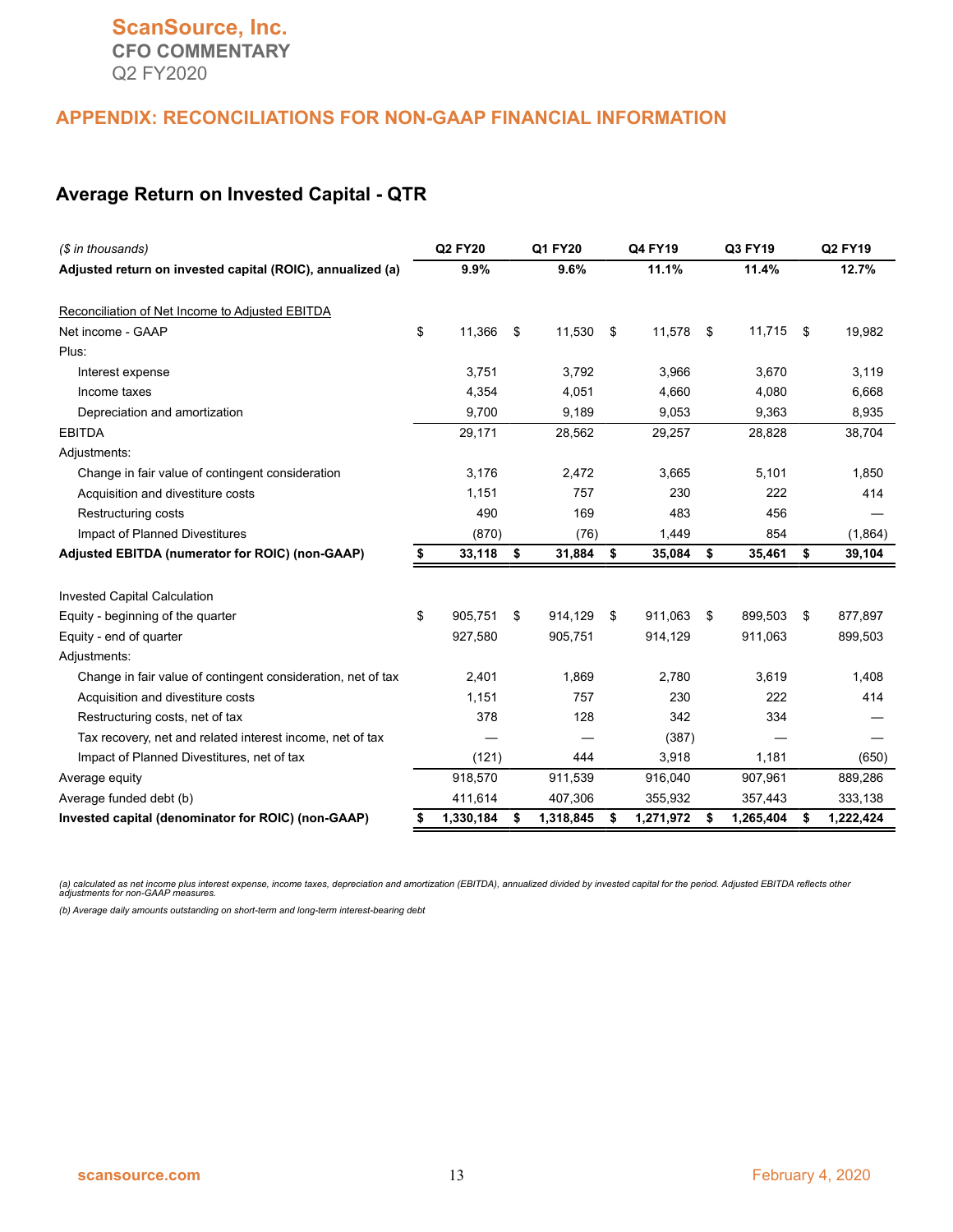# **APPENDIX: RECONCILIATIONS FOR NON-GAAP FINANCIAL INFORMATION**

#### **Net Debt and EBITDA Metrics**

| (\$ in thousands)                                | Q2 FY20          | Q1 FY20    | Q4 FY19    | Q3 FY19     | Q2 FY19   |
|--------------------------------------------------|------------------|------------|------------|-------------|-----------|
| Debt (Q/E)                                       | \$<br>357,745 \$ | 370,330 \$ | 360,506 \$ | 347,672 \$  | 372,410   |
| Less: Cash and cash equivalents (Q/E)            | (42,005)         | (25, 877)  | (23, 818)  | (20, 400)   | (22, 749) |
| Net debt (Q/E)                                   | \$<br>315,740 \$ | 344,453 \$ | 336,688 \$ | 327,272 \$  | 349,661   |
| Reconciliation of Net Income to Adjusted EBITDA  |                  |            |            |             |           |
| Net income - GAAP                                | \$<br>11,366 \$  | 11,530 \$  | 11,578 \$  | $11,715$ \$ | 19,982    |
| Plus:                                            |                  |            |            |             |           |
| Interest expense                                 | 3,751            | 3,792      | 3,966      | 3,670       | 3,119     |
| Income taxes                                     | 4,354            | 4,051      | 4,660      | 4,080       | 6,668     |
| Depreciation and amortization                    | 9,700            | 9,189      | 9,053      | 9,363       | 8,935     |
| <b>EBITDA</b>                                    | 29,171           | 28,562     | 29,257     | 28,828      | 38,704    |
| Adjustments:                                     |                  |            |            |             |           |
| Change in fair value of contingent consideration | 3,176            | 2,472      | 3,665      | 5,101       | 1,850     |
| Acquisition and divestiture costs                | 1,151            | 757        | 230        | 222         | 414       |
| Restructuring costs                              | 490              | 169        | 483        | 456         |           |
| Impact of Planned Divestitures                   | (870)            | (76)       | 1,449      | 854         | (1,864)   |
| Adjusted EBITDA (non-GAAP)                       | \$<br>33,118 \$  | 31,884 \$  | 35,084 \$  | 35,461 \$   | 39,104    |
| Adjusted EBITDA, TTM (a)                         | \$<br>135,548 \$ | 141,533 \$ | 146,549 \$ | 149,660 \$  | 147,970   |
| Net Debt / Adjusted EBITDA, TTM (a)              | 2.3x             | 2.4x       | 2.3x       | 2.2x        | 2.4x      |

*(a) Adjusted EBITDA for the trailing 12-month period*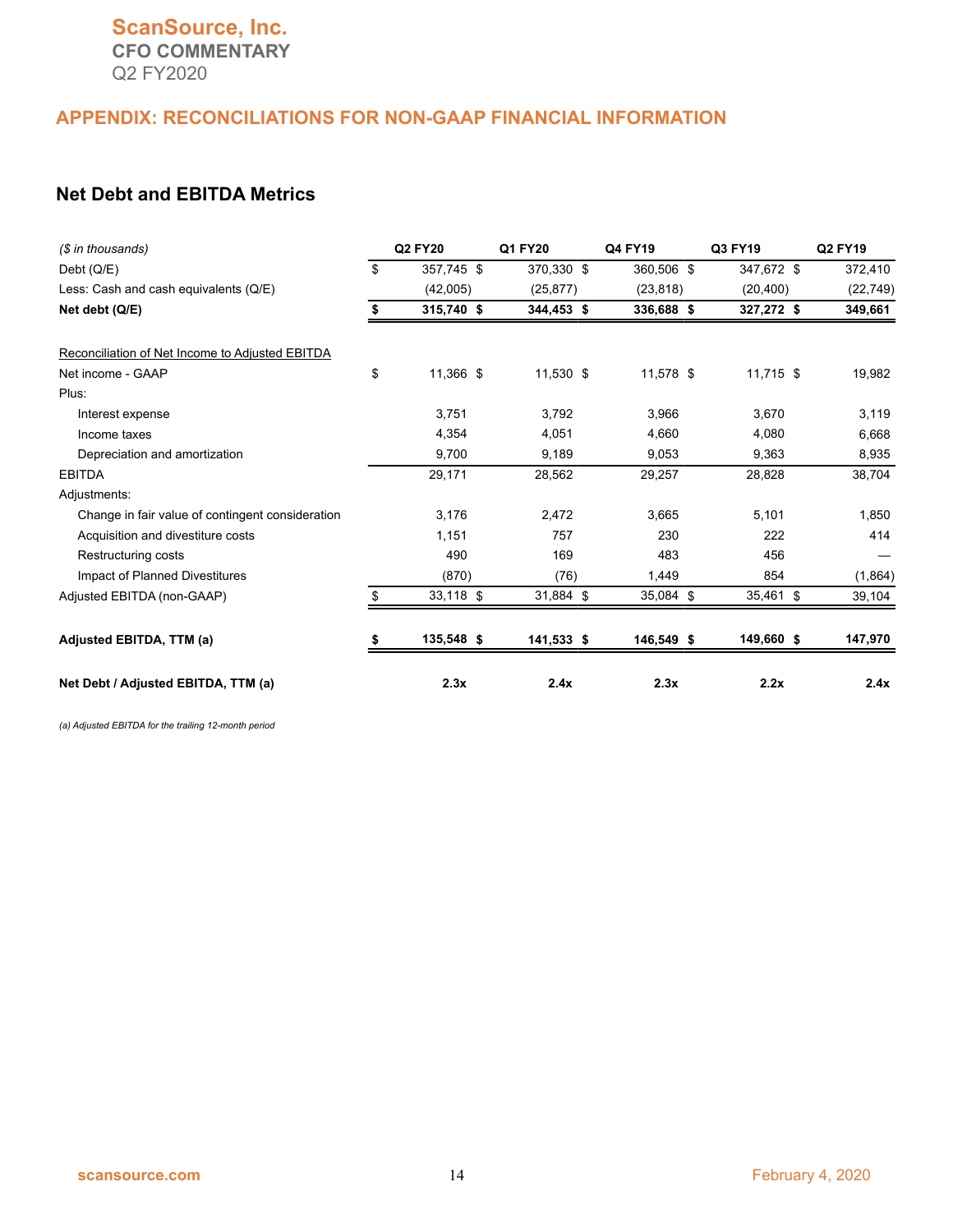# **Impact of Planned Divestitures**

| (\$ in thousands)                                      | Q2 FY20             | Q1 FY20         | Q4 FY19         | Q3 FY19        | Q2 FY19    |
|--------------------------------------------------------|---------------------|-----------------|-----------------|----------------|------------|
| Net sales, reported (GAAP)                             | \$<br>989,503<br>\$ | 1,006,927<br>\$ | 960,833<br>\$   | 893,357<br>\$  | 1,046,021  |
| Less: Planned Divestitures                             | (155, 767)          | (155, 516)      | (149, 336)      | (140, 510)     | (173, 611) |
| Non-GAAP net sales, excl. Planned Divestitures         | 833,736             | 851,411         | 811,497         | 752,847        | 872,410    |
| Gross profit, reported (GAAP)                          | 113,884             | 112,099         | 109,864         | 110,016        | 120,478    |
| Less: Planned Divestitures                             | (15, 741)           | (13, 397)       | (13, 157)       | (14,208)       | (16,998)   |
| Non-GAAP gross profit                                  | 98,143              | 98,702          | 96,707          | 95,808         | 103,480    |
| Gross profit margin %                                  | 11.51%              | 11.13%          | 11.43%          | 12.31%         | 11.52%     |
| Non-GAAP gross profit margin %                         | 11.77%              | 11.59%          | 11.92%          | 12.73%         | 11.86%     |
| Operating income, reported (GAAP)<br>Adjustments:      | 18,497              | 18,605          | 20,022          | 18,804         | 29,706     |
| Intangible amortization expense                        | 5,631               | 4,962           | 5,024           | 5,005          | 4,700      |
| Change in fair value of contingent consideration       | 3,176               | 2,472           | 3,665           | 5,101          | 1,850      |
| Acquisition costs                                      | 11                  | 403             | 230             | 222            | 414        |
| Divestiture costs                                      | 1,140               | 354             |                 |                |            |
| Restructuring costs                                    | 490                 | 169             | 483             | 592            |            |
| Impact of Planned Divestitures, loss (income)          | (371)               | 507             | 1,456           | 898            | (2, 102)   |
| Non-GAAP operating income                              | \$<br>28,574<br>\$  | 27,472<br>\$    | 30,880<br>\$    | 30,622<br>\$   | 34,568     |
| Operating income margin %                              | 1.87%               | 1.85%           | 2.08%           | 2.10%          | 2.84%      |
| Non-GAAP operating income margin %                     | 3.43%               | 3.23%           | 3.81%           | 4.07%          | 3.96%      |
| Working capital                                        |                     |                 |                 |                |            |
| Accounts receivable, reported (GAAP)                   | \$<br>645,270<br>\$ | 706,428<br>\$   | 654,983<br>- \$ | 597,349<br>\$  | 673,631    |
| Less: Planned Divestitures                             | (131, 513)          | (138, 372)      | (131, 446)      | (114, 187)     | (134, 137) |
| Accounts receivable, excluding Planned Divestitures    | 513,757             | 568,056         | 523,539         | 483,162        | 539,494    |
| Inventory, reported (GAAP)                             | 742,979             | 715,224         | 697,343         | 760,711        | 704,444    |
| Less: Planned Divestitures                             | (121, 833)          | (115, 580)      | (143, 263)      | (145, 413)     | (124, 852) |
| Inventory, excluding Planned Divestitures              | 621,146             | 599,644         | 554,080         | 615,298        | 579,592    |
| Accounts payable, reported (GAAP)                      | 672,906             | 656,150         | 558,101         | 585,121        | 604,630    |
| Less: Planned Divestitures                             | (85, 949)           | (74, 407)       | (69, 810)       | (92,057)       | (79, 704)  |
| Accounts payable, excluding Planned Divestitures       | 586,957             | 581,743         | 488,291         | 493,064        | 524,926    |
| Working capital, reported GAAP                         | 715,343             | 765,502         | 794,225         | 772,939        | 773,445    |
| <b>Less: Planned Divestitures</b>                      | (167, 397)          | (179, 545)      | (204, 897)      | (167, 543)     | (179, 285) |
| <b>Working capital, excluding Planned Divestitures</b> | \$<br>547,946<br>\$ | 585,957<br>\$   | 589,328<br>\$   | 605,396<br>-\$ | 594,160    |